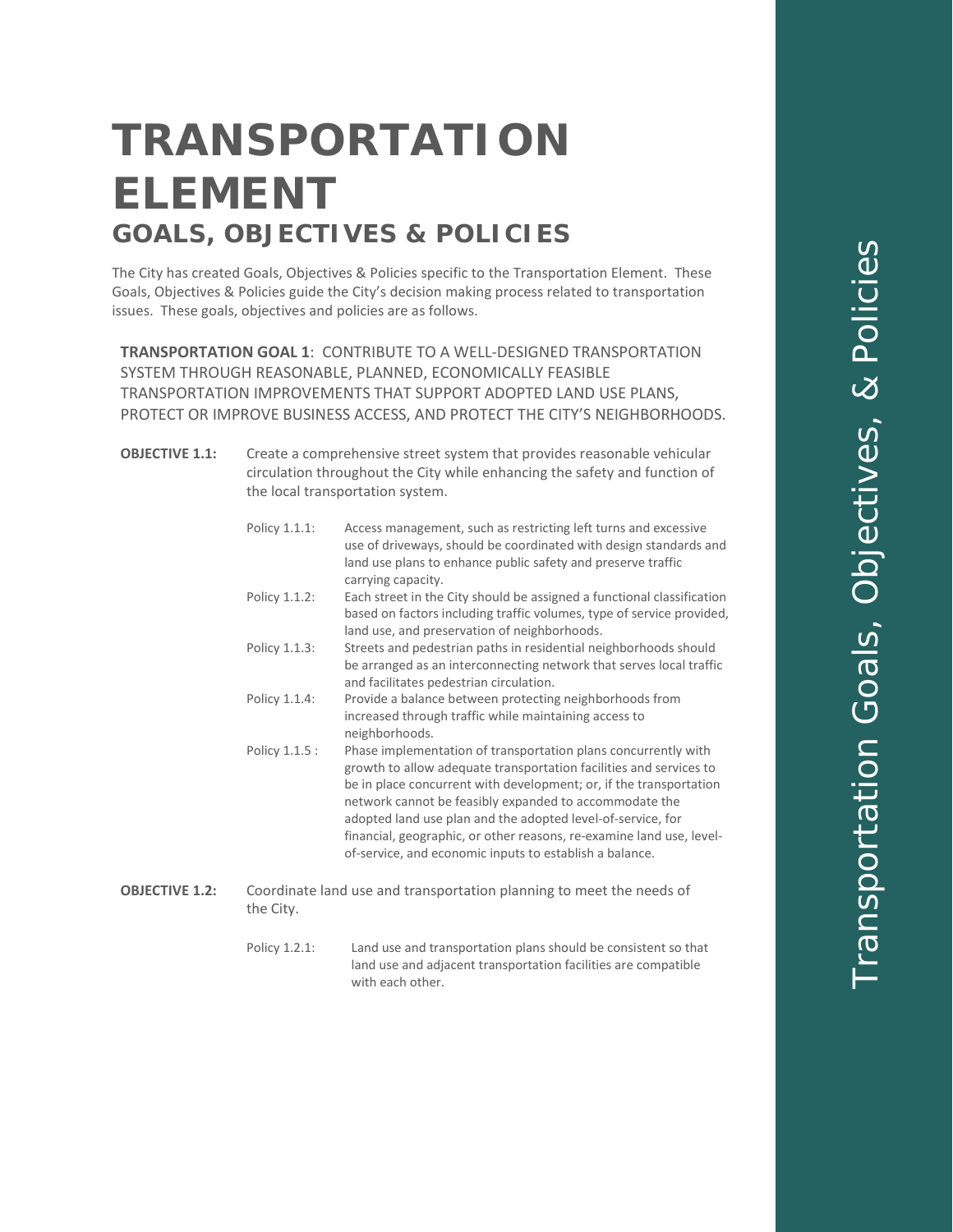|                       | Policy 1.2.2:                                                                                                                  | Manage access along all principal and minor arterial corridors, and<br>access points to residential, commercial, and industrial<br>development. Utilize adopted Access Management techniques to<br>preserve the flow of traffic on the road system while providing<br>adequate access to adjacent land uses. These could include: limit<br>the number of driveways (usually one per parcel); locate<br>driveways away from intersections; and connect parking lots and<br>consolidate driveways to create more pedestrian-oriented street<br>design and encourage efficiency of both land uses and the<br>adjacent transportation system. |  |  |
|-----------------------|--------------------------------------------------------------------------------------------------------------------------------|-------------------------------------------------------------------------------------------------------------------------------------------------------------------------------------------------------------------------------------------------------------------------------------------------------------------------------------------------------------------------------------------------------------------------------------------------------------------------------------------------------------------------------------------------------------------------------------------------------------------------------------------|--|--|
| <b>OBJECTIVE 1.3:</b> | Strive to reduce traffic congestion that degrades the safety and reasonable<br>functioning of the local transportation system. |                                                                                                                                                                                                                                                                                                                                                                                                                                                                                                                                                                                                                                           |  |  |
|                       | Policy 1.3.1:                                                                                                                  | Develop a system of level-of-service standards which promote<br>growth where appropriate while preserving and maintaining the<br>existing transportation system.                                                                                                                                                                                                                                                                                                                                                                                                                                                                          |  |  |
| <b>OBJECTIVE 1.4:</b> | Design transportation facilities to preserve and to be consistent with the<br>natural and built environments.                  |                                                                                                                                                                                                                                                                                                                                                                                                                                                                                                                                                                                                                                           |  |  |
|                       | Policy 1.4.1:                                                                                                                  | Landscape transportation facilities to complement neighborhood<br>character and amenities. Where appropriate, incorporate street<br>trees in planting strips to improve air quality and visual aesthetics,<br>and implement traffic calming effects.                                                                                                                                                                                                                                                                                                                                                                                      |  |  |
|                       | Policy 1.4.2:                                                                                                                  | Arrange streets and pedestrian paths in residential<br>neighborhoods to form a grid or flexible grid network where<br>feasible.                                                                                                                                                                                                                                                                                                                                                                                                                                                                                                           |  |  |
|                       | Policy 1.4.3:                                                                                                                  | Foster connectivity of new development with the surrounding<br>neighborhood, allowing cul-de-sacs only where it can be clearly<br>demonstrated that a future connection will not be necessary.                                                                                                                                                                                                                                                                                                                                                                                                                                            |  |  |
| <b>OBJECTIVE 1.5:</b> | Implement demand management techniques.                                                                                        |                                                                                                                                                                                                                                                                                                                                                                                                                                                                                                                                                                                                                                           |  |  |
|                       | Policy 1.5.1:                                                                                                                  | Promote employer strategies and educational efforts that help<br>shift travel demand to off-peak travel periods.                                                                                                                                                                                                                                                                                                                                                                                                                                                                                                                          |  |  |
|                       | Policy 1.5.2:                                                                                                                  | Coordinate with public agencies, utilities and developers to<br>minimize activities that impact principal roads during peak traffic<br>hours.                                                                                                                                                                                                                                                                                                                                                                                                                                                                                             |  |  |
|                       | Policy 1.5.3:                                                                                                                  | Continue to apply mitigation strategies to reduce the traffic<br>impact of new development.                                                                                                                                                                                                                                                                                                                                                                                                                                                                                                                                               |  |  |
|                       |                                                                                                                                |                                                                                                                                                                                                                                                                                                                                                                                                                                                                                                                                                                                                                                           |  |  |

**TRANSPORTATION GOAL 2:** COORDINATE EFFORTS WITH SKAGIT TRANSIT TO PROMOTE TRANSIT IMPROVEMENTS AND SERVICES TO THE CITY'S RESIDENTS AND BUSINESSES.

**OBJECTIVE 2.1:** Work with Skagit Transit and other jurisdictions to increase the efficiency and convenience of inter-modal transportation connections within the regional transportation network.

> Policy 2.1.1: Land use patterns should support transit and non-motorized modes of travel by encouraging higher density in selected residential and employment areas.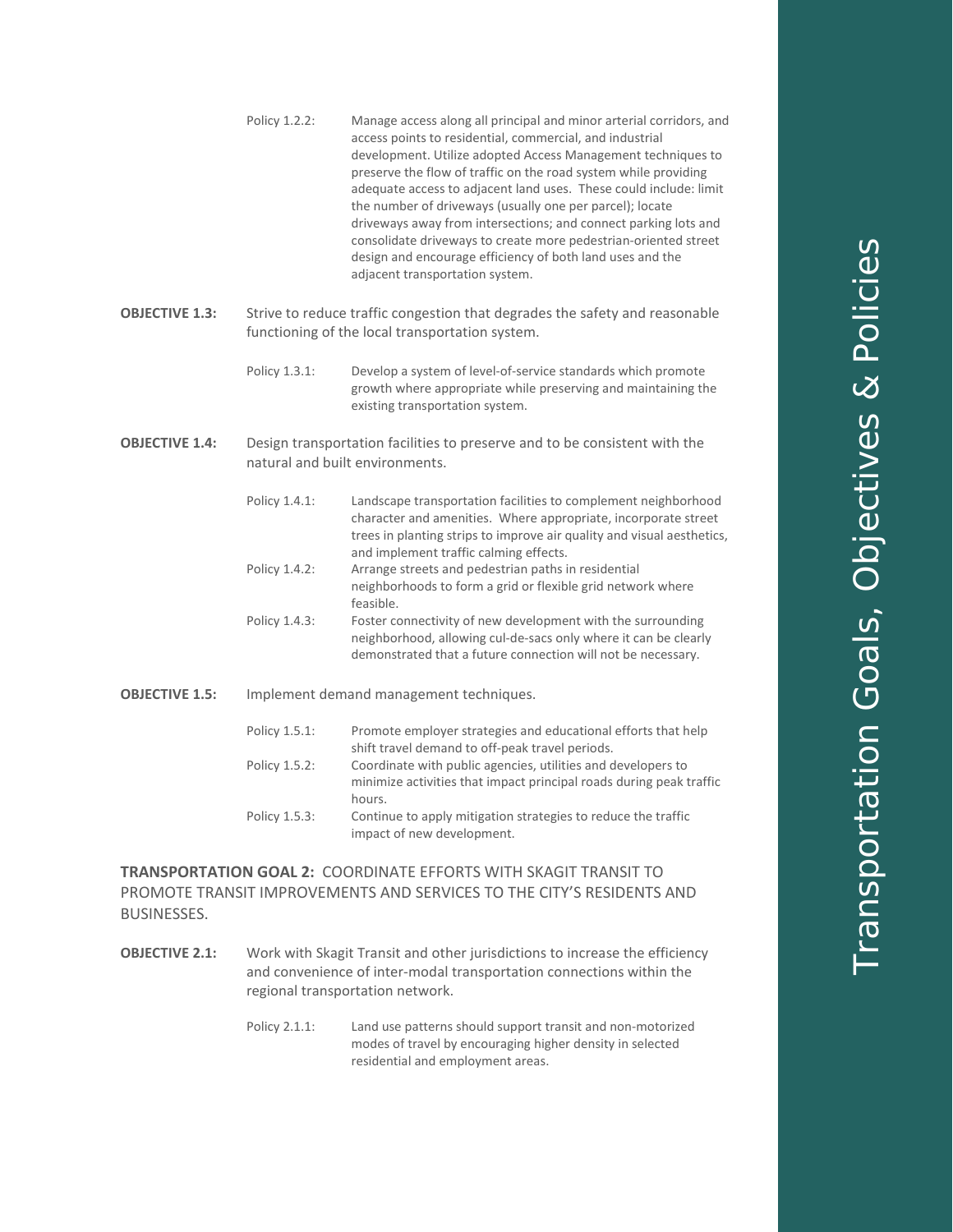- Policy 2.1.2: Consultation with Skagit Transit is encouraged in order to evaluate the need for and location of new transit stops in large scale developments. Policy 2.1.3: The City should take an active role in working with the regional
	- transit agencies in planning and locating public transit facilities.

**TRANSPORTATION GOAL 3:** MAINTAIN, ENHANCE, AND INCREASE PEDESTRIAN AND BICYCLE TRAVEL BY PROVIDING SAFE AND CONVENIENT ROUTES FOR THE COMMUTING AND RECREATING PUBLIC.

| <b>OBJECTIVE 3.1:</b> | Provide a non-motorized transportation system that effectively serves the<br>needs of pedestrian and bicycle users and encourages non-motorized travel<br>and provides a continuous network of attractive sidewalks, footpaths, bike<br>routes, pathways, and trails throughout the City. |                                                                                                                                                                                                                                                                                                                                                                            |  |  |
|-----------------------|-------------------------------------------------------------------------------------------------------------------------------------------------------------------------------------------------------------------------------------------------------------------------------------------|----------------------------------------------------------------------------------------------------------------------------------------------------------------------------------------------------------------------------------------------------------------------------------------------------------------------------------------------------------------------------|--|--|
|                       | Policy 3.1.1:                                                                                                                                                                                                                                                                             | Encourage pedestrian and bicycle connections between<br>residential developments, neighborhood commercial centers,<br>recreation areas. Use incentives or regulations to encourage new<br>construction to promote pedestrian and bicycle connections to<br>schools, parks, community centers, public transit services and<br>facilities, neighborhoods and other services. |  |  |
|                       | Policy 3.1.2:                                                                                                                                                                                                                                                                             | Establish a network of bicycle routes within the City to connect<br>those land uses likely to produce significant concentrations of<br>bicycle usage. Work with interested parties in the planning of<br>such a network.                                                                                                                                                   |  |  |
|                       | Policy 3.1.3:                                                                                                                                                                                                                                                                             | Improve the safety of crossings for pedestrians and bicycles<br>where streets intersect with rail facilities, trails, paths and all<br>areas where pedestrians and/or bicycle movements are<br>encouraged.                                                                                                                                                                 |  |  |
|                       | Policy 3.1.4:                                                                                                                                                                                                                                                                             | Whenever practical, provide safe access for pedestrians and<br>bicyclists to transit stops.                                                                                                                                                                                                                                                                                |  |  |
|                       | Policy 3.1.5:                                                                                                                                                                                                                                                                             | Seek to develop a comprehensive pedestrian and bicycle signage<br>program that provides directional information, identification of<br>on/off street routes, and a printed non-motorized facilities map.                                                                                                                                                                    |  |  |
|                       | Policy 3.1.6:                                                                                                                                                                                                                                                                             | Implement policies and procedures regarding design standards<br>for bike routes, pathways, and trails. ADA standards will be<br>considered, where appropriate.                                                                                                                                                                                                             |  |  |

**TRANSPORTATION GOAL 4:** MAINTAIN AND IMPROVE TRUCK AND FREIGHT RAIL ACCESS TO INDUSTRIAL AREAS.

- **OBJECTIVE 4.1:** Provide adequate infrastructure to facilitate the movement of freight to and from designated commercial and industrial areas.
	- Policy 4.1.1: Promote freight mobility projects in and around the Mount Vernon UGA that facilitate the development of economically viable and environmentally sustainable commercial and industrial areas.

**TRANSPORTATION GOAL 5:** DEVELOP A FUNDING AND IMPLEMENTATION PROGRAM FOR NEEDED TRANSPORTATION IMPROVEMENTS THAT SUPPORTS ADOPTED LAND USE POLICIES AND APPROPRIATELY DISTRIBUTES TRANSPORTATION COSTS BETWEEN PUBLIC AGENCIES AND PRIVATE DEVELOPMENT.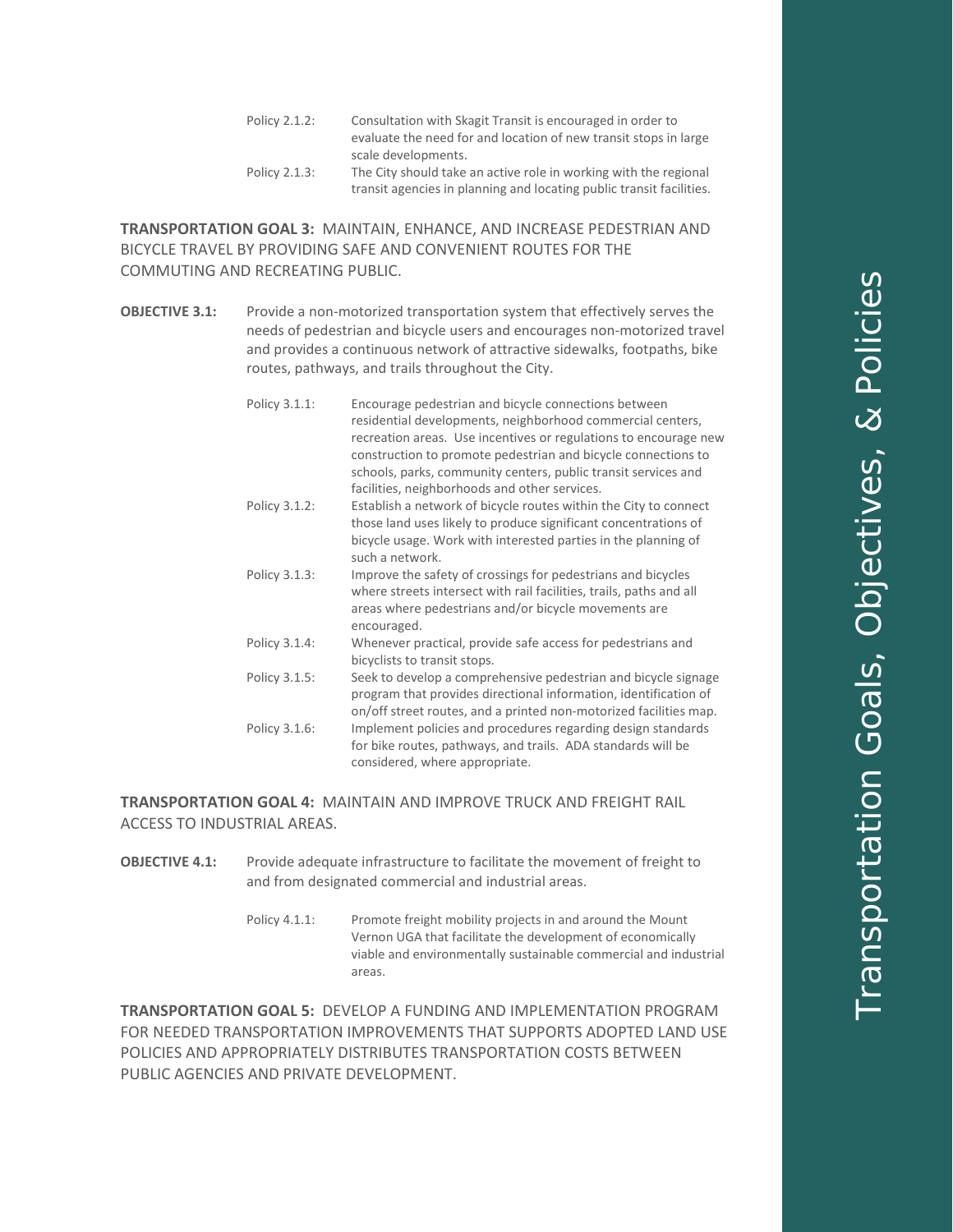- **OBJECTIVE 5.1:** Effectively pursue adequate funding for transportation improvements from all potential sources.
- **OBJECTIVE 5.2:** Prepare a transportation financing plan that optimizes the use of City funds and leverages other funding sources.
	- Policy 5.2.1: Aggressively seek available Federal, State and local government funding opportunities for projects that meet the City's transportation objectives. Policy 5.2.2: When appropriate, require new and expanded developments to construct, or participate in the funding to upgrade, roadways to City standards. Policy 5.2.3: Allow for funding of growth-related traffic improvements proportionately by impact fees or other mechanisms that apportion costs in relation to impact charged to new development.

**TRANSPORTATION GOAL 6:** DEVELOP AND MAINTAIN RELATIONSHIPS BETWEEN THE CITY AND OTHER AGENCIES AND LOCAL JURISDICTIONS FOR COOPERATIVE PLANNING OF COMMON TRANSPORTATION IMPROVEMENTS AND DISCUSSION OF TRANSPORTATION-RELATED INTERESTS.

**OBJECTIVE 6.1:** Proactively work with the state and neighboring jurisdictions to provide capacity on regional transportation systems and to reduce regional traffic on local streets.

| Policy 6.1.1: | Establish a mechanism to provide multi-jurisdictional        |
|---------------|--------------------------------------------------------------|
|               | cooperation to fund transportation improvements, participate |
|               | in joint ventures and promote improvement of inter-          |
|               | jurisdictional transportation systems to mitigate            |
|               | transportation impacts that occur beyond the permitting      |
|               | jurisdiction.                                                |
| Policy 6.1.2: | Continue active participation and leadership in the Regional |
|               | Transportation Planning Organization (RTPO) and the          |
|               | Metropolitan Planning Organization (MPO).                    |

**TRANSPORTATION GOAL 7:** INTEGRATE THE PRINCIPLES AND PRACTICES OF COMPLETE STREETS INTO THE CITY'S PLANNING AND EXECUTION OF PROJECTS SO THAT ALL RESIDENTS AND VISITORS, REGARDLESS OF THEIR AGE, ABILITY, OR FINANCIAL RESOURCES, CAN SAFELY AND EFFICIENTLY USE THE PUBLIC RIGHT-OF-WAY TO MEET THEIR TRANSPORTATION NEEDS REGARDLESS OF THEIR PREFERRED MODE OF TRAVEL.

- **OBJECTIVE 7.1:** To plan for, design, construct, operate, and maintain an appropriate and cohesive transportation system that will meet the needs of motorists, pedestrians, bicyclists, wheelchair users, transit vehicles and riders, freight haulers, agricultural vehicles, emergency responders, and residents of all ages and abilities.
	- Policy 7.1.1: Consideration will be given to all users and modes of travel from the start of planning and design work. Transportation improvements will be viewed as opportunities to create safer, more accessible streets for all users.